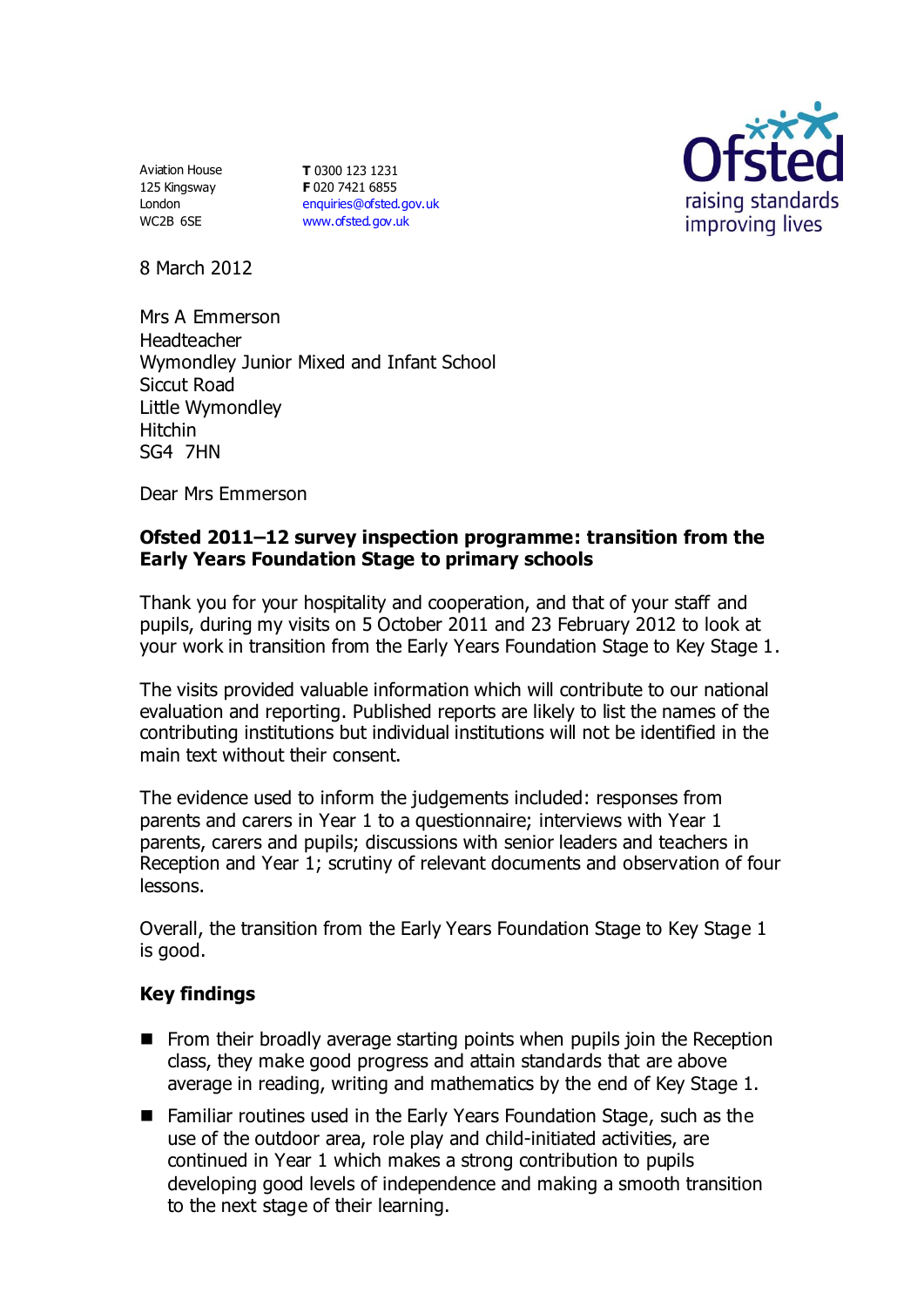- Pupils' needs are assessed carefully and those who do not have the skills to access the Year 1 curriculum readily are given good opportunities to build their skills and confidence by having additional access to the Early Years Foundation Stage provision.
- Systematic monitoring of the progress that each pupil makes from when they join the school is accurate and thorough so their needs are understood well. Information is discussed regularly, used to plan interesting lessons and provide timely additional support for those who need it. Consequently, all pupils make equally good gains in their learning and development. Leaders do not have a clear picture of the impact of how pupils are grouped in Year 1 on their achievement over time because this information is not yet routinely analysed.
- Parents and carers are very positive about the successful move that their children have made into Year 1, particularly those whose children have special educational needs. Parents and carers are confident that their views are listened to, taken into account and that the school has tailored the transition process to meet their children's diverse needs effectively. Parents and carers say this is reflected in their enthusiasm for school.
- Good teaching and a variety of well-planned, practical activities provide pupils with challenging, relevant learning opportunities motivating them to work productively and sustain good levels of concentration in lessons. High levels of adult support are used well in lessons and good questioning moves pupils on to their next steps effectively.
- An interesting curriculum builds pupils' reading, writing, communication and mathematics skills progressively both inside and outside the classroom. This underpins their enjoyment of school and promotes their positive attitude to learning.
- The principles of good Early Years Foundation Stage practice are understood and applied well in Year 1 which contributes to pupils' good personal development and learning gains. Staff recognise that they are still building their expertise about how pupils develop their early literacy and numeracy skills to help them accelerate progress further.

## **Areas for improvement, which we discussed, include:**

- $\blacksquare$  increasing expertise in how early literacy and numeracy skills are developed more widely across the school to accelerate further the progress that pupils make
- analysing monitoring information to gain a clear understanding of the impact of how pupils are grouped in Year 1 on their achievement over time.

I hope that these observations are useful as you continue to develop transition at your school.